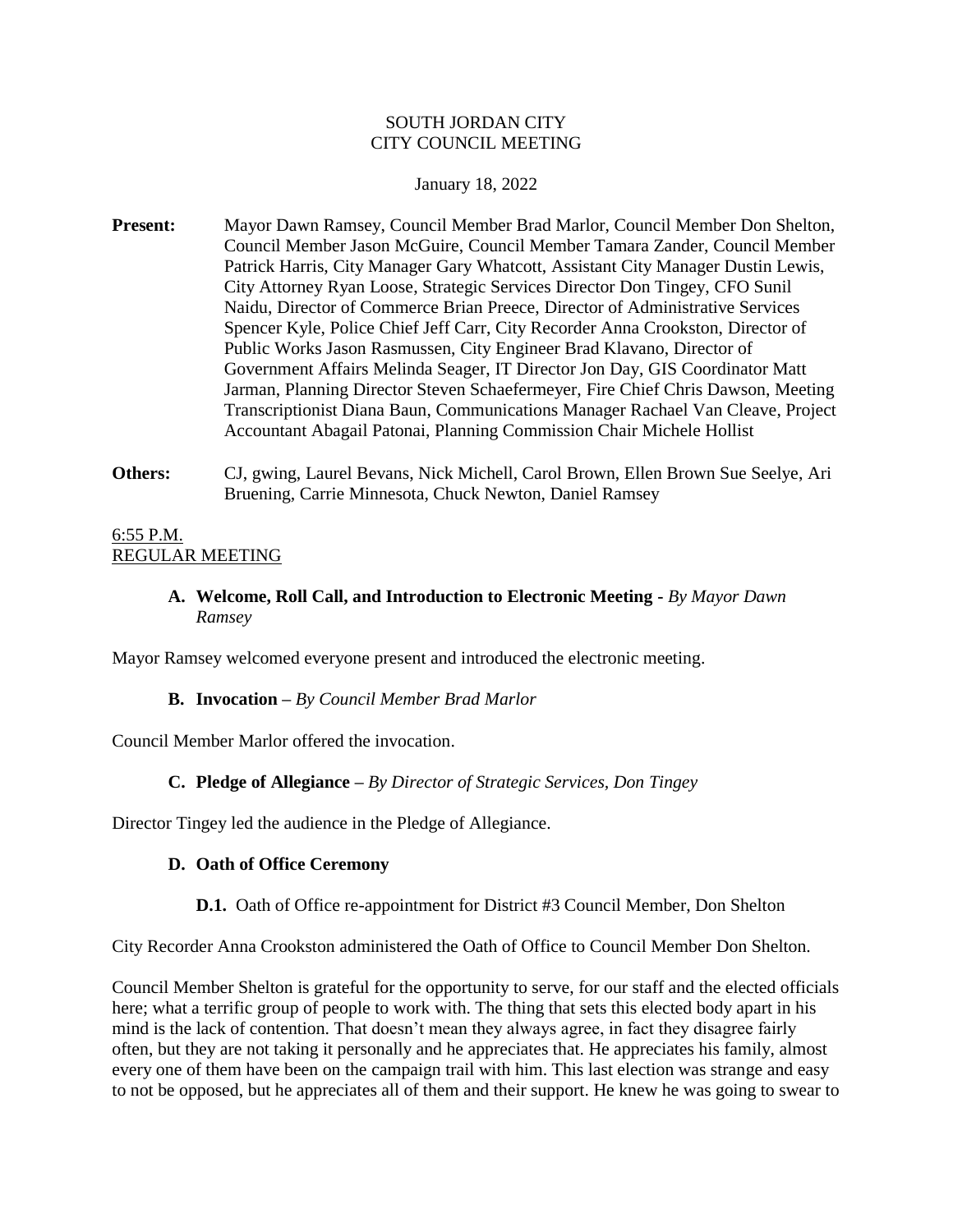defend the constitution today, so he did a little studying about it and he learned some things he hadn't understood or remembered from before. While the constitution does protect personal liberties to a great extent, it also creates a society that allows us to all benefit from a level of liberty, but not a hundred percent. The constitution creates an opportunity for a society where we can benefit from a high level of personal liberty. It is really interesting to him that we are right at the heart of creating that society. When you think about the constitution, you think about the federal government, but the truth is we are right at the heart of creating that society. A society where we can all benefit from and enjoy the fruits of having lots of liberty, but we also have order and rules we have to follow. He is grateful to be at the heart of helping to do what our constitution prescribes.

Mayor Ramsey thanked Council Member Shelton and his family for their support and all they do.

# **E. Minute Approval**

**E.1.** January 4, 2022 City Council Study Meeting

**E.2.** January 4, 2022 City Council Meeting

**Council Member Harris motioned to approve the January 4, 2022 City Council Study Meeting as printed and the January 4, 2022 City Council Meeting as printed. Council Member McGuire seconded the motion; the vote was unanimous in favor.**

### **F. Mayor and Council Reports**

Council Member Jason McGuire said he has been able to meet with the Arts Council, all is going well with them. He had a follow-up meeting with one of the developers looking to do a project in his district.

Council Member Tamara Zander had a wonderful week away with her family to celebrate her birthday and has nothing new to report.

Council Member Brad Marlor said the Architectural Review Committee Meeting was postponed. He met with a developer looking at a project on the east end of our city, he is sure we'll see that development brought to the table in the next little bit.

Council Member Patrick Harris met with the same developer and it looks like things are making progress. He attended Utah's 2022 Economic Outlook and Public Policy Summit, which was a great meeting. The governor and Natalie Gochner spoke, along with a number of other prominent individuals within the state. They spoke highly of the state and how successfully the state recovered from the pandemic. When you look at the states doing the best across the country, it is Utah and Idaho. They addressed housing shortages, they talked about supply and demand with housing and workers; this is what's causing wages and housing prices to go up. We need more housing and the state is looking at ways to do that. The legislature will be discussing ways to get more affordable housing including things like density; we will have to wait and see what they bring back that will impact South Jordan, as well as other cities in the state. A lot of investments are going to be made in water moving forward. Governor Cox talked about how the state of Utah is flushing money this year,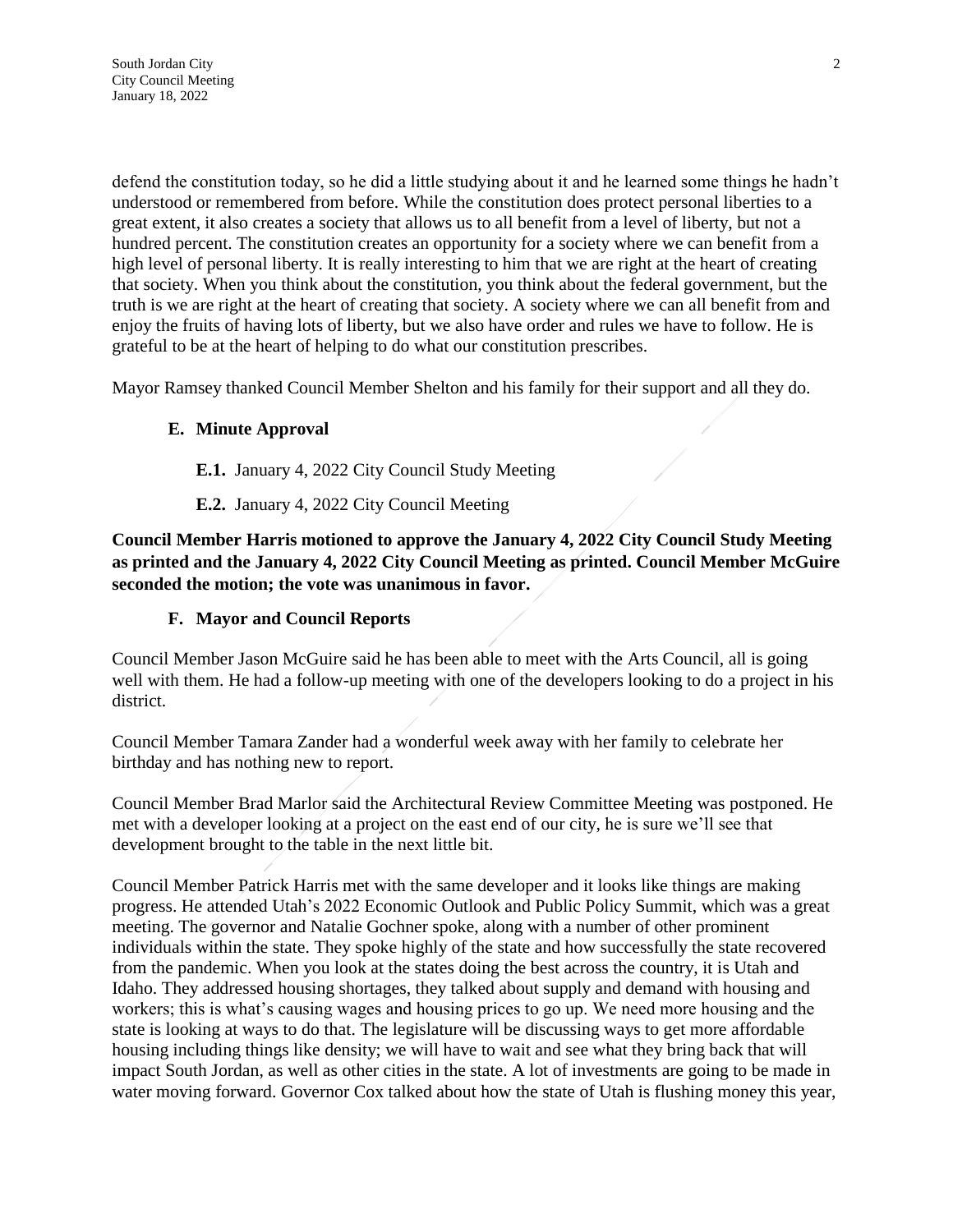but a lot of it is one-time money from the federal government. He wants to make sure the state spends that money wisely and he was really interested in the future generation. He is well aware of the debt obligations that our future generation will have and he feels that if we spend that one time money towards things that benefit them more, like infrastructure, we can avoid them being burdened by that. They talked about education in there and the importance of getting everyone to at least a third grade reading level which has been shown to prevent future crime, they talked about air quality as well. He mentioned how well Utah comes together to make the economy work the way it does, from the state level to the counties and cities; everyone works together to make our state what it is. In general, people are very optimistic on Utah's outlook.

Council Member Don Shelton attended the Jordan River Commission, which was an interesting beginning for him with a lot to learn. He also attended an Association of Municipal Councils meeting and they are planning out their agenda for the next year.

Mayor Dawn Ramsey thanked Council Member Shelton for taking the Jordan River Commission. She recorded a podcast with some students at Paradigm High School. She met with their student body officers who took her on a tour of the school. They had a Board of Directors meeting as the League, they called an extra bonus League Board Meeting to discuss the proposed legislation on retail tax incentives. She visited with a student from Bingham High School and his mom who came in looking for ways to help and make a difference. They talked and were able to focus in on what he could do here locally, she encouraged him to possibly do a food drive for the Principal's Pantry at Monte Vista Elementary. She had a Jordan Education Foundation board meeting, the Better Homes for Kids project that had 200 beds delivered has expanded and received even more donations. They had a Utah League of Cities and Towns Elected Officials training meeting that she attended. She and City Manager Gary Whatcott were the closing presenters at the training, they discussed how to work together and what the relationship between a mayor and city manager can be. She attended a preparatory meeting for the Olene Walker Affordable Housing Fund, she had some really great discussions with them. She met with staff about our Gold Star Families Monument, we are working towards getting one of those monuments at our cemetery. She is working on scheduling a time to visit with Jenny Taylor in North Ogden. Her husband, Major Mayor Brent Taylor, was killed in Afghanistan and North Ogden was the first community to put one in, Saint George is the second, and we will be the third. She had meetings with Jordan Valley Water, the Conservation Committee and a regular board meeting. One thing they discussed was that South Jordan commits to buying a certain amount of water every year, which is data driven and strategically planned, and because of our significant conservation efforts over the years we came in 8% lower than what we had committed to. We are the only community near that amount, other than the Kearns Improvement District and the prison site which were also slightly under. This speaks volumes to the efforts that have been made, and this means that the collective efforts of everyone here worked to make a notable difference in the water usage in South Jordan.

Director of Public Works Jason Rasmussen said they have been in discussions as to whether extra amounts should be rolled over.

Mayor Ramsey said the right thing to do is to allow that to roll over, and she believes they are allowing 5% to roll over. They can't penalize the city for the water they didn't use.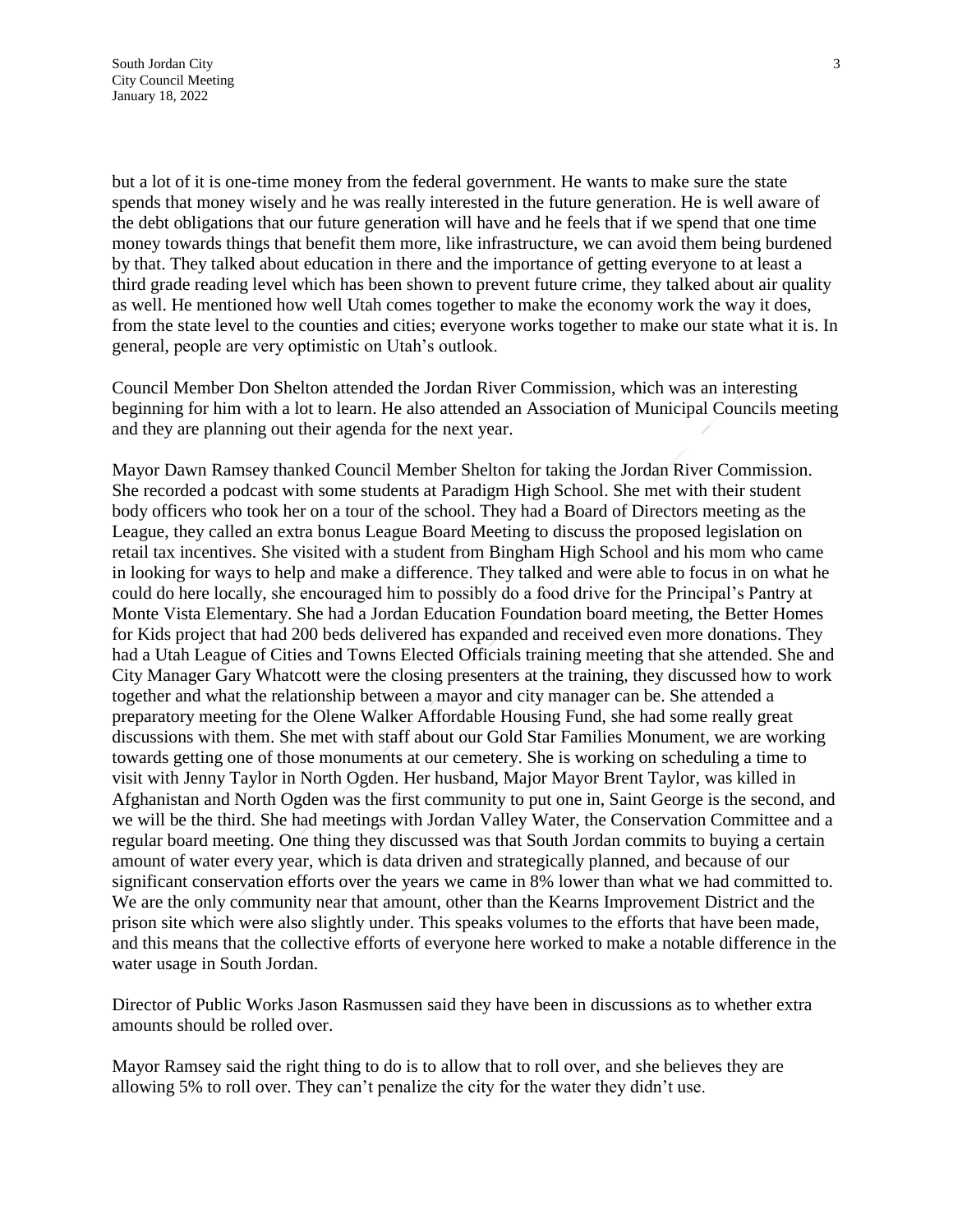Director Rasmussen said this shows committed staff and messaging, but it also shows our residents stepped up this year and did their part.

Mayor Ramsey said 1800 new residential units were added to the city this last year, and we still stayed below our goal. She had a meeting with The Point with some good decisions. She had a board meeting with Economic Development Corporation (EDC) Utah, there is some good growth there. As part of that meeting, she proposed creating a committee that would expand on one of the local government programs they already have in EDC Utah to work closer with the public entities to help engage in growth conversations and messaging, also helping residents understand that messaging. That proposal was unanimously approved and very well received. She had a Drinking Water Board meeting for the state, she loves being a part of that. We are fortunate, with the size of our city, to have such a sophisticated staff; there are so many smaller communities that don't have what we have, nor do they have any hope whatsoever of having the money to put in the necessary water infrastructure that they need. She loves being a part of awarding money to these smaller communities so they can take care of those important needs. She had dinner at the Fullmer Legacy Foundation, things are moving along well for them. A few years ago, our city and county worked together to secure the land for the Fullmers to build a Legacy Center that will be more than just a boxing gym. They have been working to raise the money to build this and they are really moving along; this summer they received their first \$1.5 million donation and they are working on some significant opportunities for donations. Today she had a Covid update meeting for the IHC Governance Team, it was really good information. The CEO of Intermountain Healthcare and some of his colleagues gave a presentation looking at what has happened in New York, Florida, and where we are here in Utah compared to the other states' timelines. We are in the heat of the worst of it, but it is following the same pattern of when it started in the United States. The anticipation is that it will continue to follow that same pattern and start to get better. They had interesting data on vaccines, and encouraged everyone to share the data. Our medical personnel are in crisis, people are overwhelmed and tired along with getting sick and exposed themselves. It is really challenging to keep the hospitals staffed right now, but Omicron is different from the Delta variant, being more upper respiratory and not hitting the lungs as much, so the ICU levels are staying level. Where they are seeing the biggest surge of admittance is on the Med-Surg floor, because Omicron is making those with preexisting conditions and other problems much sicker. They asked people to please not try to catch Omicron to get it over with, and they were very clear that those who were vaccinated were not getting nearly as sick and are at a reduced risk of being in the hospital. They also said we will not reach herd immunity with this virus, it will be a part of our continued life going forward, just like the flu; we will have to learn to live with having this Covid virus in some form or another forever.

#### **G. Public Comment**

Mayor Ramsey opened up the public comment portion of the meeting.

**Chuck Newton (Resident)** said he reviewed the budget notes and he knows it's a tough choice. He has sat in on budget meetings both when he was on the council and afterwards with the previous mayor who wanted to cut taxes, which meant cuts in services. As a result of the difficulty faced by the city not being able to capture growth due to the tax formula passed by the legislature decades ago, it creates problems for the council in just keeping the current tax rate. It has to be done, and we will have to look at raising taxes. He knows this was discussed, and that it's painful to do; he knows how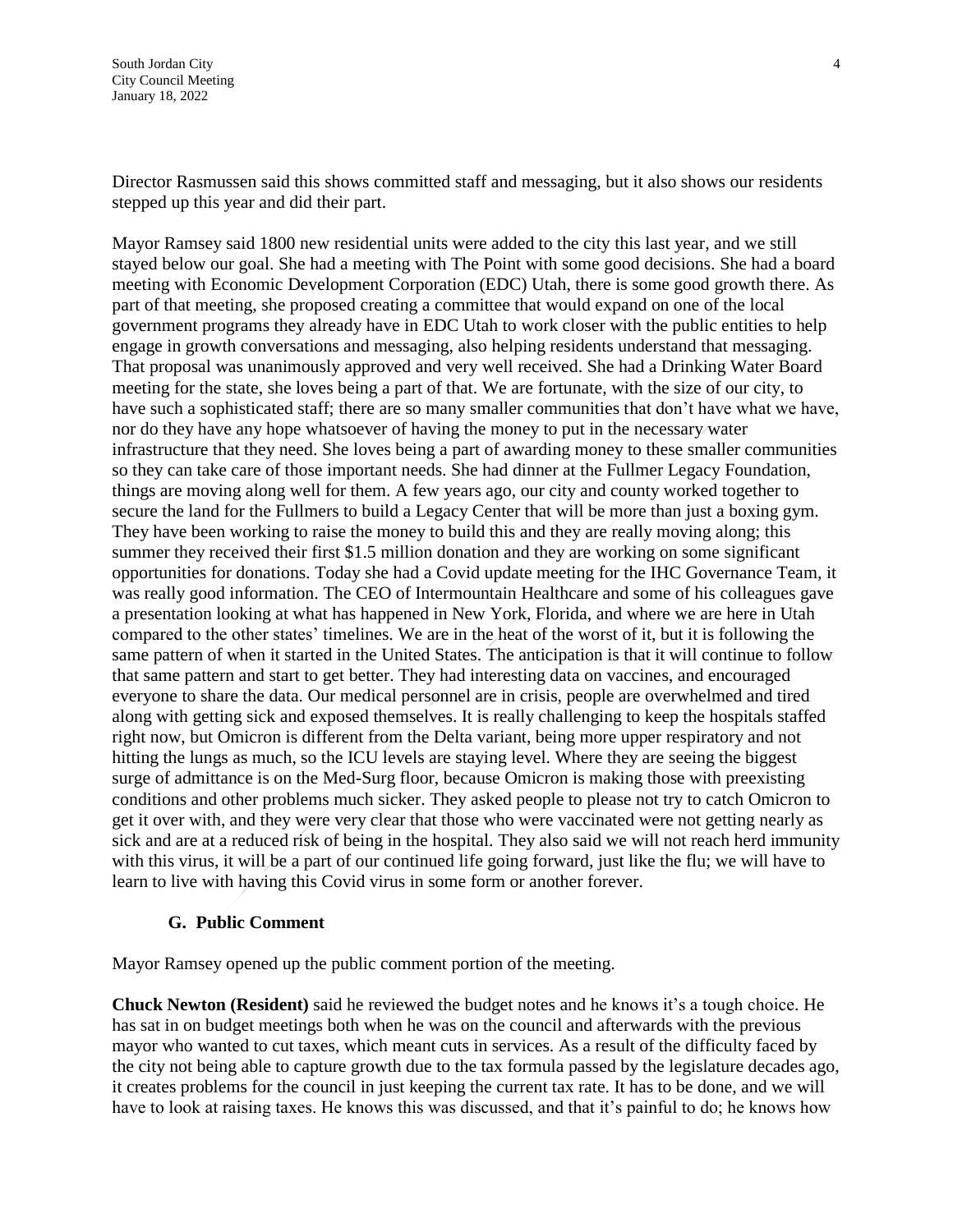painful that is to do. He also wanted to suggest a few things for the council to consider. During his term on the council, they decided they needed to start upgrading the signs for our parks. We have seen the metal signs that come in three versions, they are absolutely gorgeous and artistic, and he thinks they really add to the parks. He left the council in 2015, it is now 2022, and we still don't have signs on all the park. He said the council knows the reason for that, as does he, with CIP budgets and pushing things out to prioritize as the tax rate goes down because we can't bump it up; people are already thinking their taxes are going up when the rate is the same. We also have another park that was promised, he called it Melody's Park. As he was headed out of office, it was intended for the end of 10200 South by the water tanks along Bangerter, where they were able to get UDOT to fill in the big empty field that now has 34 homes in it and add the eight foot wall. Jordan Valley Water agreed to put the wall in there, but then the 10400 South project came forward faster than planned and the city decided, rightfully so, to wait for that project to finish before adding the pocket park. That's wrapping up soon, and that's another park for District 2 which is already pretty low on parks. He calls it Melody's Park because he made a promise to a four year old girl at church who asked him if they could get a park near her house; he promised her that he would get her that park. He is here to remind the council there is another park to build out, and he'd hate to see it sit for another five years after already seeing it sit for the past seven years because of budget concerns and construction. He also mentioned that there was a presentation during the last work meeting on 9800 South, but the exhibit wasn't in the draft minutes; it would be nice to add those exhibits in the draft minutes. He knows the draft minutes aren't official until they're approved, but it would be nice to see what is being talked about. He knows there were also budget presentation minutes, and it would be nice to have those in there too.

Mayor Ramsey closed public comment.

#### **H. Consent Action Items**

**H.1. Resolution R2022-10, Appointing members to the Art's Council.** *(By Associate Director of Recreation, Janell Payne)*

**H.2. Resolution R2022-11, Appointing members to the Planning Commission.**  *(By Director of Planning, Steven Schaefermeyer)*

**Council Member McGuire motioned to approve the Consent Items, noting that Resolution R2022-10 was published with the Arts Council Appointee being for District 1, when it is actually for District 5. Council Member Zander seconded the motion; vote was unanimous in favor.**

#### **I. Public Hearing Items**

**I.1. Resolution R2022-09**, Amending the Fiscal Year 2021-22 Budget for the City of South Jordan. The appropriation authority shall apply to the fiscal year ending June 30, 2022. RCV *(By CFO, Sunil Naidu)*

CFO Sunil Naidu reviewed background information from the Staff Report. Council Member Shelton sent some questions before the meeting regarding the budget; those questions, with the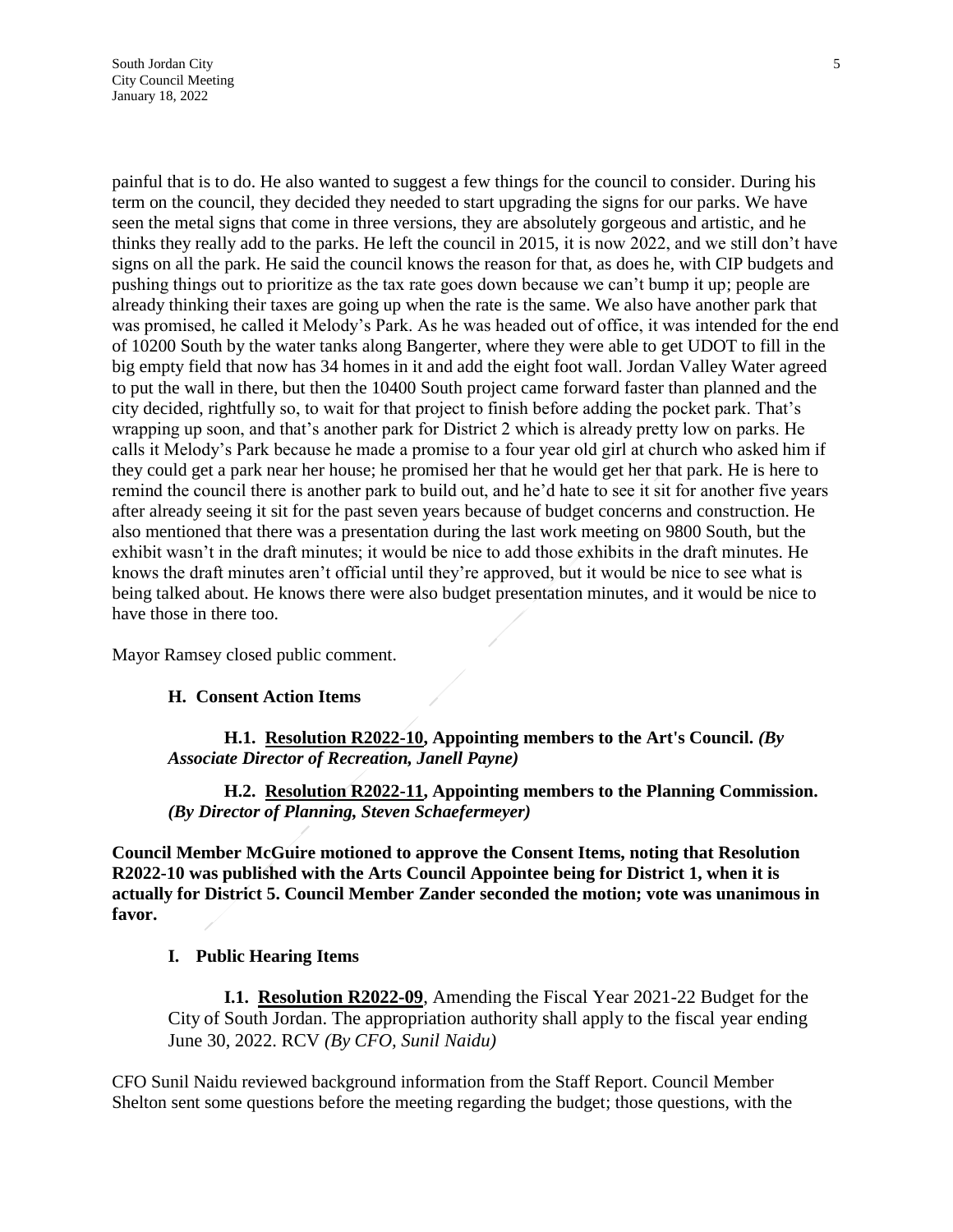responses, are included as Attachment A.

Mayor Ramsey opened the public hearing. There were no comments, the public hearing was closed.

### **Council Member Shelton motioned to approve Resolution R2022-09, amending the fiscal year budget for fiscal year 2021-22. Council Member Zander seconded the motion. Roll Call Vote was 5-0, unanimous in favor.**

Council Member Shelton thanked CFO Naidu and his staff's hard work on creating the budget, and for being willing to explain everything for them, including answering his questions so he can better understand the budget.

Mayor Ramsey wanted to note that this council and staff take very seriously the sacred nature of the funds they are entrusted with. They are very careful with how they are used, and try to be extremely mindful of how the money is spent in our city. As a taxpayer and resident of this city, she is grateful for the care given and the fiscally conservative measures taken.

**Council Member McGuire motioned to move from the City Council meeting to the Redevelopment Agency meeting. Council Member Marlor seconded the motion; vote was unanimous in favor.**

# *RECESS CITY COUNCIL MEETING AND MOVE TO REDEVELOPMENT AGENCY MEETING*

**I.2. Resolution RDA 2022-01**, Amending the Fiscal Year 2021-22 Budget for the City of South Jordan. Appropriation authority shall apply to the fiscal year ending June 30, 2022. RCV (By *CFO, Sunil Naidu)*

CFO Sunil Naidu reviewed background information from the Staff Report.

Chair Dawn Ramsey asked to clarify whether this was a past completed project, or a future project with Ivory.

Director of Commerce Brian Preece said he asked CFO Naidu to make this change. He noticed we were paying a lot of housing legal fees out of the regular RDA, however the housing budget should pay its own way; this just allows the legal fees to be paid as a line item out of the housing budget. As we continue to do down payment assistance and those types of things, we have legal items that need to be reviewed.

Chair Ramsey is very proud of the workforce housing project accomplished this past year, and they will continue working to try to find more opportunities like that to help people afford to live in the city.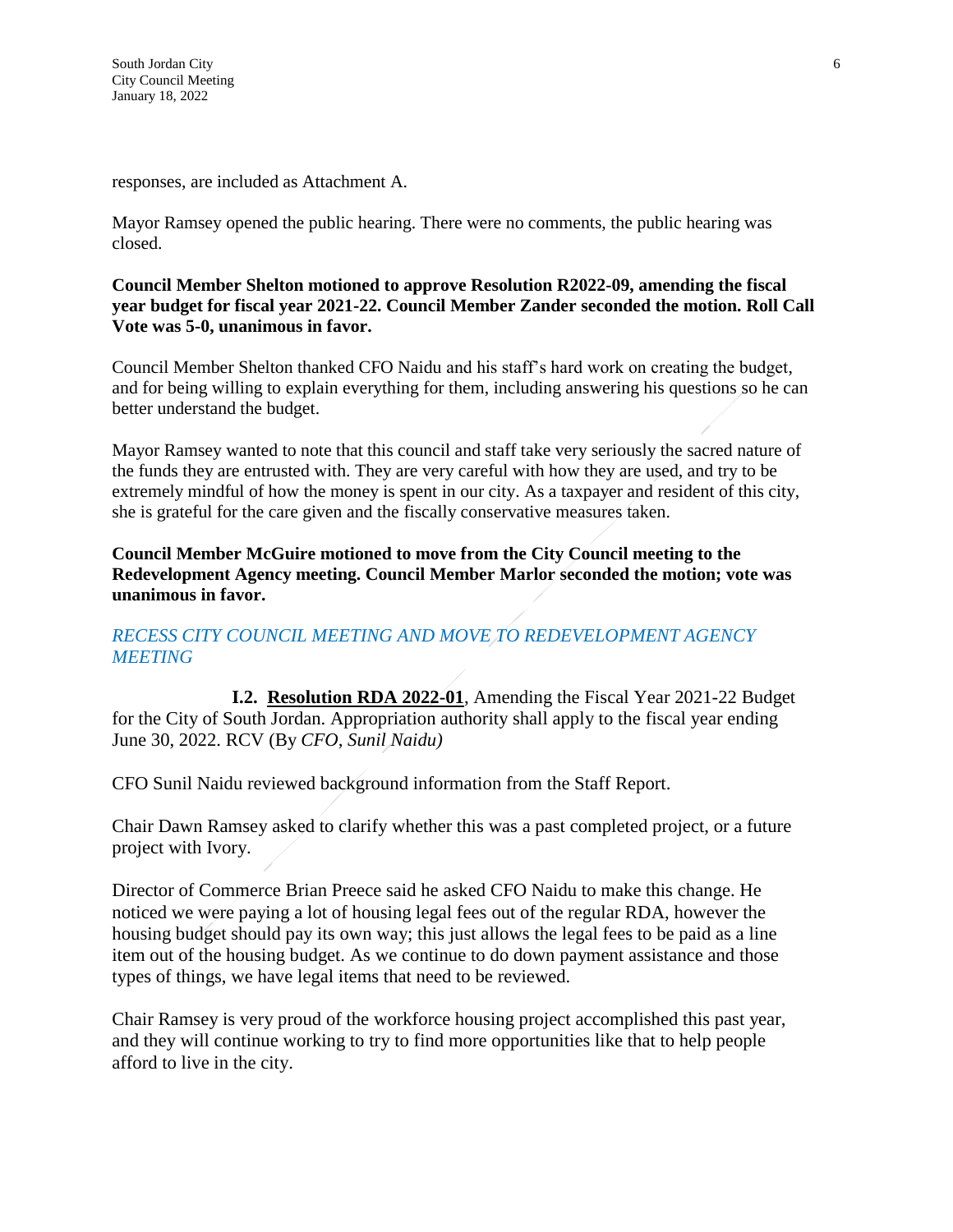Chair Ramsey opened the public hearing. There were no comments, the hearing was closed.

**Board Member Zander motioned to approve Resolution RDA 2022-01, amending the Fiscal Year 2021-22 Budget. Board Member McGuire seconded the motion. Roll Call Vote was 5-0, unanimous in favor.**

**Board Member Zander motioned to adjourn the Redevelopment Agency meeting and return to the City Council meeting. Board Member Marlor seconded the motion; vote was unanimous in favor.**

# *ADJOURN REDEVELOPMENT AGENCY MEETING AND RETURN TO CITY COUNCIL MEETING*

**I.3. Ordinance 2022-05**, Amending Title 2, Section 2.20.120, of the South Jordan Municipal Code, pertaining to the salaries of the Mayor and Council Members. RCV (*By City Attorney, Ryan Loose)*

City Attorney Ryan Loose said this is an issue that came up a number of years ago. The mayor and city council salaries, by state statute, need to be adopted in an ordinance. We had it codified in the city code, but it wasn't being updated for a number of years at a time. Part of that ordinance in the code is that the mayor and council shall receive whatever cost of living increase a full-time employee would receive. This resulted in a number showing in the code that didn't match the number in the budget, because the budget accounts for the cost of living. The budget also accounts for the full benefits for those elected officials that choose to take benefits from the city including health insurance, retirement and worker's comp. There were a number of total compensation numbers that are included in the budget that also weren't showing in the ordinance. At the time, he and Mr. Cunningham talked about it and since the ordinance was codified, and says it is adopted in the budget, they thought that would be good enough. Over the years he has thought about it, spoken with other city attorneys, and the clear intent is that it's in ordinance somewhere. Not every ordinance is codified, as you'll see with the next ordinance on the agenda; this current ordinance would amend the language to say it's adopted by ordinance. It's a very simple amendment in our city code, and if someone reads it and asks what the compensation is for the mayor and council, we would then provide them Ordinance 2022-06 which has it all broken down. He suggested that every two years after an election, or every four years after one set of council members gets elected, we readopt an ordinance that then encompasses that incremental change with cost of living increases. This was brought about because he had someone ask 8-9 years later and the numbers didn't appear to match. He tried to explain that it's in the budget, but realized if we do this every two years or so and bring back an ordinance those numbers will always make sense and be easier to understand.

Mayor Ramsey opened the public hearing. There were no comments, the hearing was closed.

# **Council Member Harris motioned to approved Ordinance 2022-05, amending city code**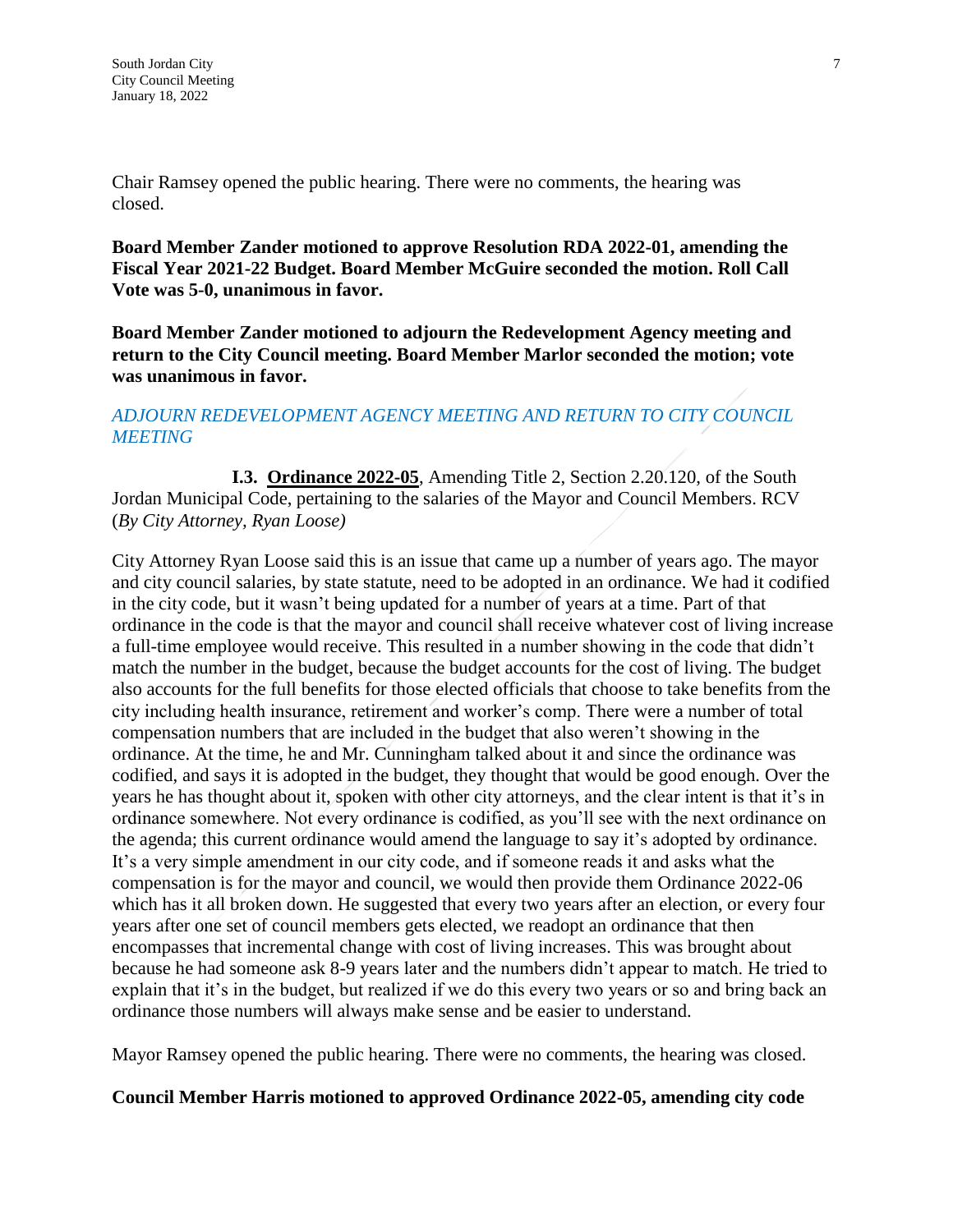**I.4. Ordinance 2022-06**, Fixing the compensation for the South Jordan Mayor and City Council. RCV (*By City Attorney, Ryan Loose)*

City Attorney Loose said this ordinance shows in Section 1 what the base wages are, the first part of Section 1 includes wages and benefits. Amounts specific to each council member and the mayor will be included in the budgets. Included in this ordinance are the benefits offered to our mayor and city council so anyone can see what is included in the total compensation.

Mayor Ramsey opened the public hearing.

**Chuck Newton (Resident)** said this is a long time coming. He is grateful to Mayor Ramsey for being willing to wait. He supports the increase in compensation because of the hard work she does. When he first got on the council, another council member told him that a mayor only has three responsibilities, to chair city council, kiss babies and to cut ribbons at grand openings. After a few months he realized that wasn't the case at all, it is very hectic for the mayor. We want to attract the best, not the worst. When Mayor Ramsey is ready to move on, we will need a great replacement and \$40,000 isn't enough. He has said we should be at \$125,000, but if they want to drop it down for the next mayor it shouldn't be dropped to \$40,000 again; he thinks the base should be double the original \$40,000 wage and closer to \$80,000. We are also the tenth largest city in the state and will continue to be so, just topping out at around 85,000; this will continue to rise and possibly be closer to 130,000 to 150,000. He also wanted to comment on wages for city council members. When he was on the compensation committee seven to eight years ago, they were looking at it. At that time, the amount for city council members was \$18,000, but they aren't here just for city council as they are also part of many other boards and meetings. He believes that should be more, and stay around the \$18,000 range based on what he had seen eight years ago. That being said, he strongly suggested the base for the mayor be at \$81,800, and he heartily endorses being at \$125,000 for Mayor Ramsey's compensation.

**Carol Brown (Resident)** would like to see the future mayor's salary at \$80,000-\$90,000, with the assumption that we would have a full-time mayor.

Mayor Ramsey closed the public hearing.

Attorney Loose mentioned that South Jordan City currently is a six member form of government, where the mayor is a non-voting member of city council unless there is a tie or special circumstances. That comes with specific duties, and we have adopted by ordinance the duties of a manager and mayor. That salary of \$41,000 is not being changed from what was previously adopted in the budget, all the numbers in this ordinance are what were approved last year in the budget. These amounts are based on what other six member forms of government pay their mayor and council, they are not arbitrary. There is no full-time mayor form of government. There is a mayor/council form of government in the code, and that's a strong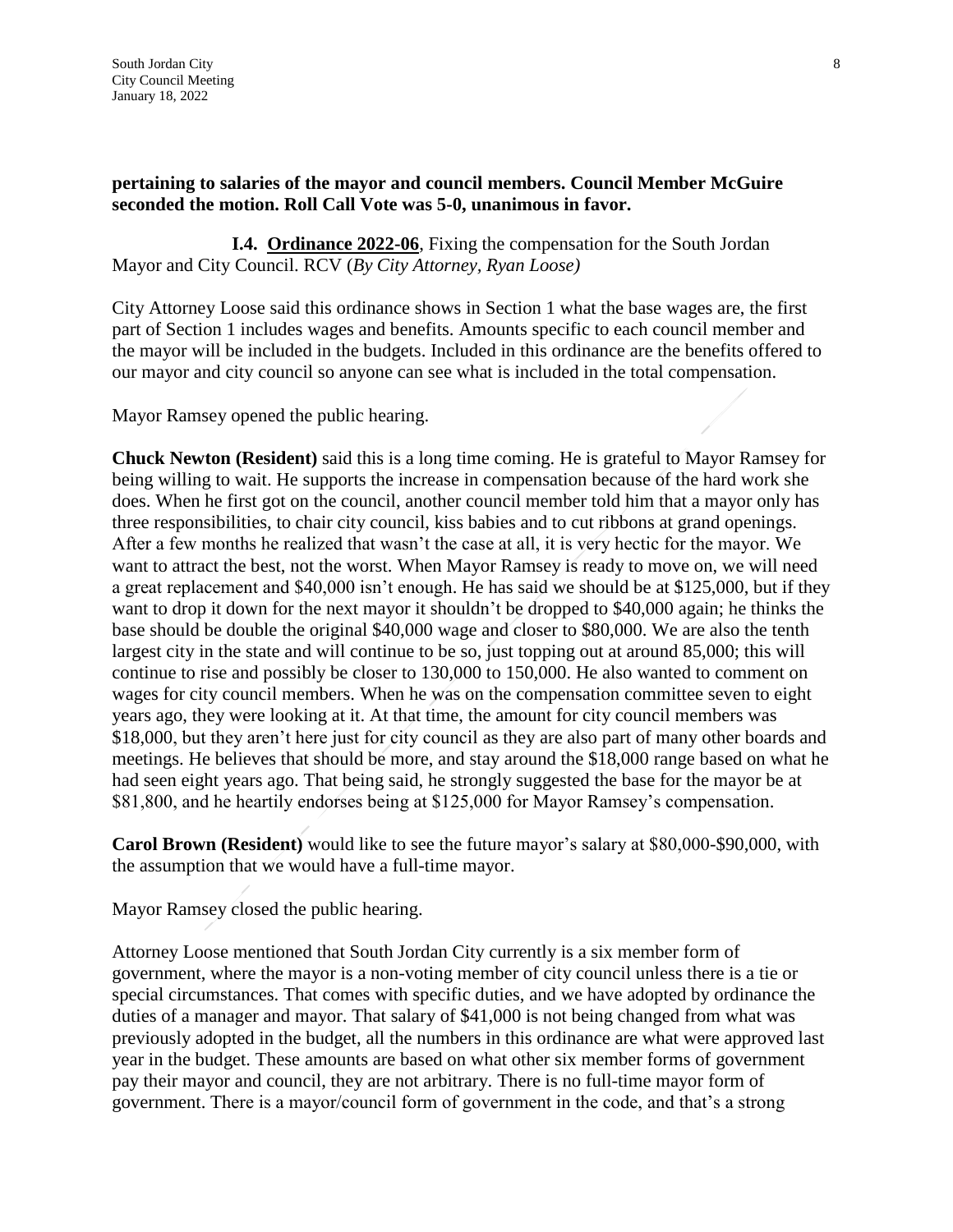mayor with all executive functions and a much more divided form of government; this is very similar to what you'd see with the state governor, the president, or certain cities around the valley such as Provo, Salt Lake, Ogden, Sandy, West Jordan and Taylorsville. In that form of government, the mayor is not a part of the council. At their council meetings, the council sits up front and the mayor and staff sit in the gallery with the mayor presenting items to the council; it is not a united form of executive and legislative function together, it is a divided form. That could only be accomplished through a vote of the people like West Jordan went through about three years ago. Our wages are based on comparisons to cities with similar forms of government like Layton and the majority of cities out there.

# **Council Member Shelton motioned to approve Ordinance 2022-06, fixing the compensation for the South Jordan Mayor and City Council. Council Member Marlor seconded the motion. Roll Call Vote was 5-0, unanimous in favor.**

Council Member Shelton mentioned that Council Member Marlor and Mayor Ramsey are on the Compensation Committee. He asked them, based on their research and information obtained from their time on that committee, how they feel about the numbers being presented tonight.

Council Member Marlor mentioned that we have two ordinances being discussed tonight, and they are separate from each other. This particular one has the compensation for the mayor based on them being part-time, and the base salary is fairly comparable to other part-time mayors. He believes he has to address the differential between part-time and what Mayor Ramsey has been doing, which will be done in the next Ordinance being presented. To Council Member Shelton's question, the amount being presented is very similar to mayors of local cities with similar types of governments.

Mayor Ramsey said the highest she is aware of in the state is a large community south of us, with the same form of government, with a base of around \$55,000. This ordinance also fixes, not corrects, a term in the statute. The mayor and council salaries are all within the mid-range between the lowest 25% and highest 75%.

Council Member Shelton asked if they are comfortable with leaving things at those levels.

Council Member Marlor is comfortable leaving the base at that level. As far as he is concerned, he doesn't want to see the base much higher than that because it wouldn't match the rest of the community.

Council Member Harris agreed with the resident comments. The base for a full-time mayor should be higher, but we haven't adopted that form of government. As long as we address the overall compensation, with something that's fair, then he thinks it makes sense. This is a an ongoing discussion that should take place if our city reaches a point where a mayor would be needed in a full-time position, and if we reach that point there should be a revision of the salary; however, that is not the issue we are addressing today.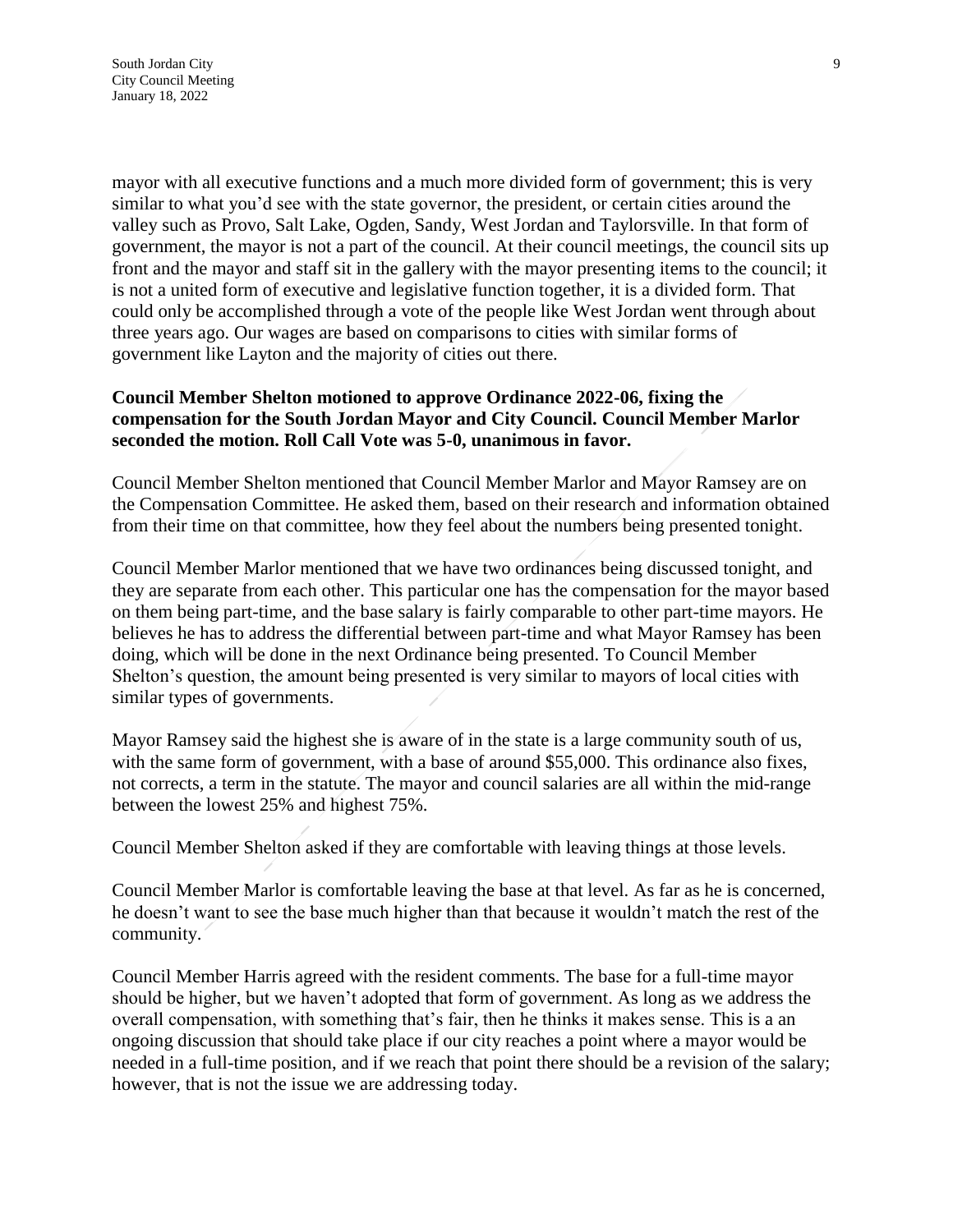**I.5. Ordinance 2022-07**, Setting forth compensation for Mayor Dawn R. Ramsey for performance beyond the duties of a mayor in the six-member council form of government. RCV (*By City Attorney, Ryan Loose)*

Attorney Loose said this is a council driven matter. He was approached by the council who wanted to set up a performance compensation in recognition for all Mayor Ramsey has done. In the strong mayor form of government there are certain expectations, in our form of government the expectation is that the mayor will attend council meetings and attend a few boards. On the contrary, due to her influence and connections, Mayor Ramsey has been appointed to numerous boards, commissions and committees that give the city additional connections.

Mayor Ramsey opened the public hearing.

**Chuck Newton (Resident)** said there is a difference between a strong and weak mayor, but being a part-time mayor is an illusion and has been an illusion for years. This goes back to properly compensating a person of great skill, because that is what we want to continue to attract as this is more than a 20 hour week position.

**Michele Hollist (Resident)** is the Chair of our Planning Commission and in the past has responded on city surveys that this is something that needs to be addressed, she is happy to see it's finally happening. She likes that this is a unique approach and she thanked everyone for the education on how it has been evaluated, what other mayors in other formats receive in compensation. She agrees with leaving the base pay where it is so it is comparable to other municipalities. She likes that this provides the council the flexibility to evaluate each mayor, have the people around them look at what they're doing and the influence they have, and then adjust the compensation accordingly. She addressed Mayor Ramsey and told her she has done an incredible job, she doesn't think there has ever been a Jordan School Board Meeting that she also hasn't been at. From the list included in the packet, it's obvious that she goes to a lot of places representing our city.

**Carrie Minnesota (Resident)** has been a resident of this city for 30 years. She is here to support the approval of Ordinance 2022-07, which is to compensate Mayor Ramsey for her performance of duties that have surpassed the part-time hours the city has allocated for compensating any city mayor. Mayor Ramsey is not just any city mayor, the South Jordan City website lists that Mayor Ramsey currently sits on 28 boards and committees, and possibly others not listed. In comparison, neighboring West Jordan City and Draper City websites state that their mayors sit on seven boards and committees. Mayor Ramsey has invested and committed her time and talents to represent South Jordan City on these many boards and committees, bring valuable tax dollars available to our economic development and positioning the city for other opportunities. It is by her collaboration, representation and commitment that we continue to enjoy the quality of life we have become accustomed to in our city, and then some. No one loves and cares more for this city, as Mayor Ramsey has demonstrated over the last four years. As a resident of the city, she recommends to the South Jordan City Council that Mayor Ramsey be compensated for the fulltime work she is rendering to the city.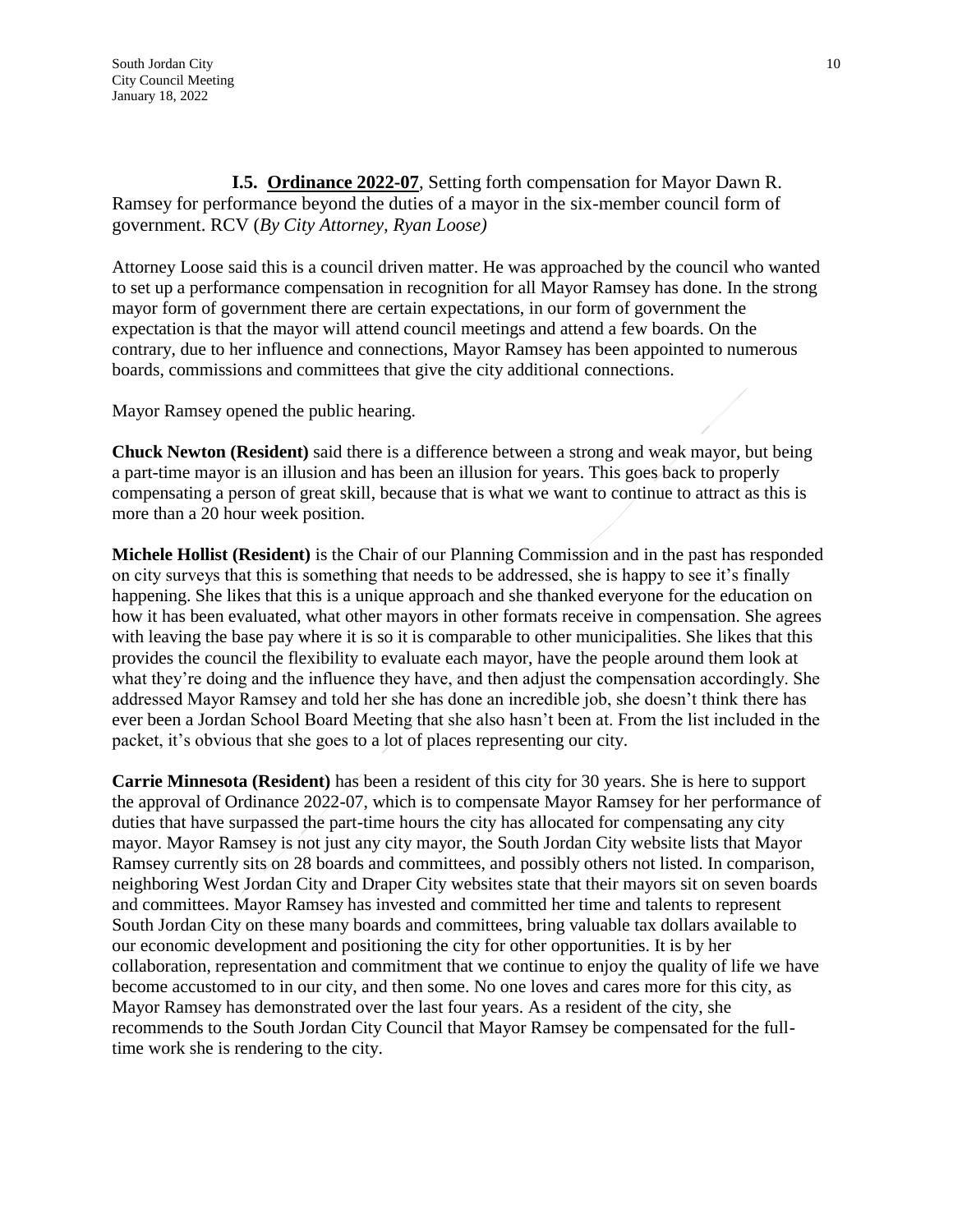**Ari Bruening (Resident)** works with Envision Utah and he attends a lot of the meetings on these boards that have been mentioned, like the Wasatch Front Regional Council, League of Cities and Towns meetings, etc. It is amazing to watch the influence that Mayor Ramsey has been able to create over the last several years. She first of all attends, which is very important for our city, but second she has been called "the mayor's mayor," and has generated this respect for herself and the city that is so important. She chairs a lot of these committees, and these are important committees that decide how to divvy up infrastructure dollars, what projects will be prioritized for money, and so forth. This has been so tremendous for our city, raising our respect level and allocating dollars to the city. The mayor clearly is not working part-time, and he thinks she ought to be compensated for that. It is also important to send a message to whoever might think of running for mayor next that those sorts of things are rewarded, and attract the best and brightest to be mayor; although, he hopes Mayor Ramsey will continue as our mayor for a long time to come.

Mayor Ramsey closed the public hearing.

Council Member Marlor said this isn't a debate today on the mayor being full or part-time. We are a six member council, but nothing compares to what our mayor has been doing. We have never considered her a part-time mayor and we are finally getting to the point, with this ordinance, that we can address the inequity between what Mayor Ramsey is currently being paid, and providing something much more appropriate. One thing stated in this ordinance is that Mayor Dawn Ramsey has been appointed to many boards, committees and commissions. They as a council didn't just appoint her to these groups, most of the groups she is a part of she was appointed to by the governor, legislature and other entities. If Mayor Ramsey is not here and working on these things, we lose those seats on those boards and commissions; we will not get those back because we get another mayor. For the record, he listed all the boards, commissions and seats she is currently on, all 31 of them:

EDCU Board of Trustees Public Sector Vice Chair Envision Utah Board Member, on the Executive Committee Healthy South Jordan IHC Salt Lake Valley Hospital Board of Trustees IHC Salt Lake Valley Health Community Outreach Committee Member Jordan Education Foundation President Board Member of the Jordan River Commission Governing Board Jordan School District Safe Schools Advisory Committee Jordan Valley Water Conservancy District Board of Trustees Chair of the Legislative Policy Committee Board of Advisors for the Major Brent Taylor Foundation Olene Walker Housing Loan Fund member Chair of the Point of the Mountain Stakeholder Working Group Point of the Mountain State Land Authority Board of Trustees Committee Member for the Point the of Mountain Transportation Committee Resilient Utah Board Member Chair of the Salt Lake County Council of Governments Public Works Committee Member Salt Lake County Council of Governments South Jordan Chamber of Commerce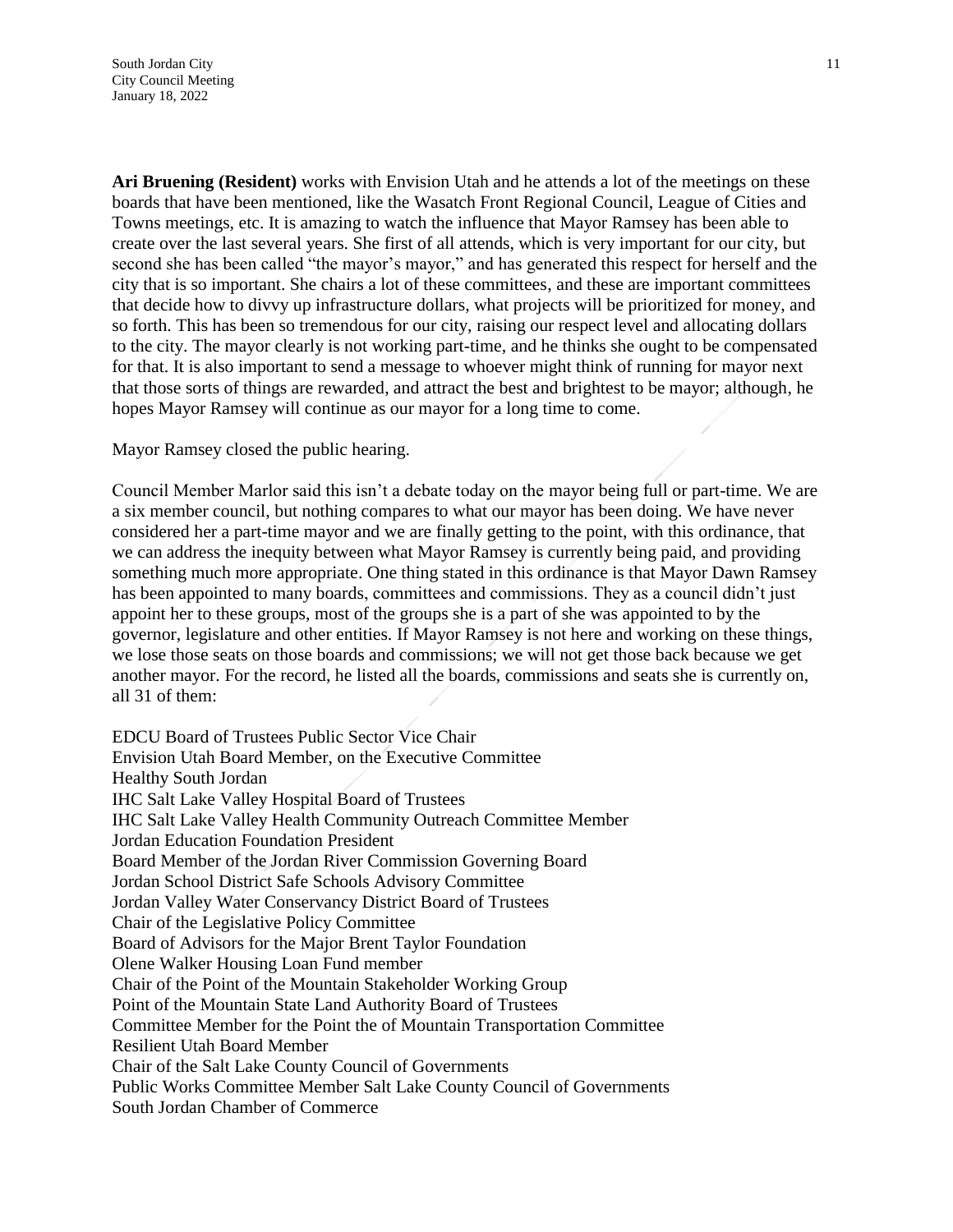South Jordan City 12 City Council Meeting January 18, 2022

South Valley Sewer Board – Board of Trustees Southwest Mayors Coalition During Legislative Session – Southwest Salt Lake Valley Caucus Member Uplift Members PR and Education Committee Member President of the Utah League of Cities and Towns (Past President next year) Utah Drinking Water Board Utah Unified Economic Opportunities Commission Member Wasatch Front Regional Council Board of Directors Committee Chair for Wasatch Front Regional Council Growth Committee Co-Chair of Women for Utah During Legislative Session – Women's Mayor's Caucus Mayor of South Jordan City

To be able to read all of these is astounding, and as someone already mentioned she also attends all these meetings. She has the respect and pull that we are benefitting from in our city. She has had plenty of opportunities to move on, opportunities that would have been more lucrative and visual than what she's doing right now, and she has elected to run for another four years. What is being done tonight with this ordinance is actually placing a performance pay that is above her base pay, because of her commitment to us. She has brought in millions of dollars to our city because of her influence on all of these boards, and we are so appreciative. We are raising her pay from a performance standpoint, from the base amount of \$41,000, to approximately \$125,000 a year; it will remain that amount throughout her term, as long as she stays. When another mayor comes in and takes her place, they will have to prove their performance to get more than the base pay; Mayor Ramsey has certainly earned this.

Council Member Zander is glad Council Member Marlor read that list. As members of this council, it is often that they will be sitting in a meeting and Mayor Ramsey will say she was asked to serve on another board or committee. Most of these positions have come to her because she shows up and cares, she has not gone looking for them. In addition to all of those committees, she is a mother of six. Sitting in this position as a mother of children at home is different than it is as a father. She admires and respects what she is doing, it is hard to be away from your family and serve in these positions when you are a mother of children. Mayor Ramsey doesn't complain, and she has a wonderful family. She has such a great deal of respect for families in our community that sacrifice and serve, whether it's in a visible position like this, or on another level, our city would not function without the sacrifice and service of so many people. She sees Mayor Ramsey as an excellent role model for so many girls and women in our community and state. Stepping up and serving as a mother is hard work, because there are still responsibilities at home. When Mayor Ramsey goes out into these venues and is serving on these big boards, she comes back and respectfully shares what's going on and collaborates with the city. She could just step up to those positions and make unilateral decisions, but Council Member Zander appreciates and respects that our mayor comes back and collaborates with the council as a team; she is always respectful of their thoughts and opinions. There is no contention on this council as they work through their differences and everybody on the dais contributes to that, but Mayor Ramsey is a great example of that. What we're doing tonight is not only needed and overdue, but it's a great nod to a terrific woman who sets a great example to all of us that giving back to our community is key. Council Member Zander hopes that everyone listening and reading this stops to think about what they are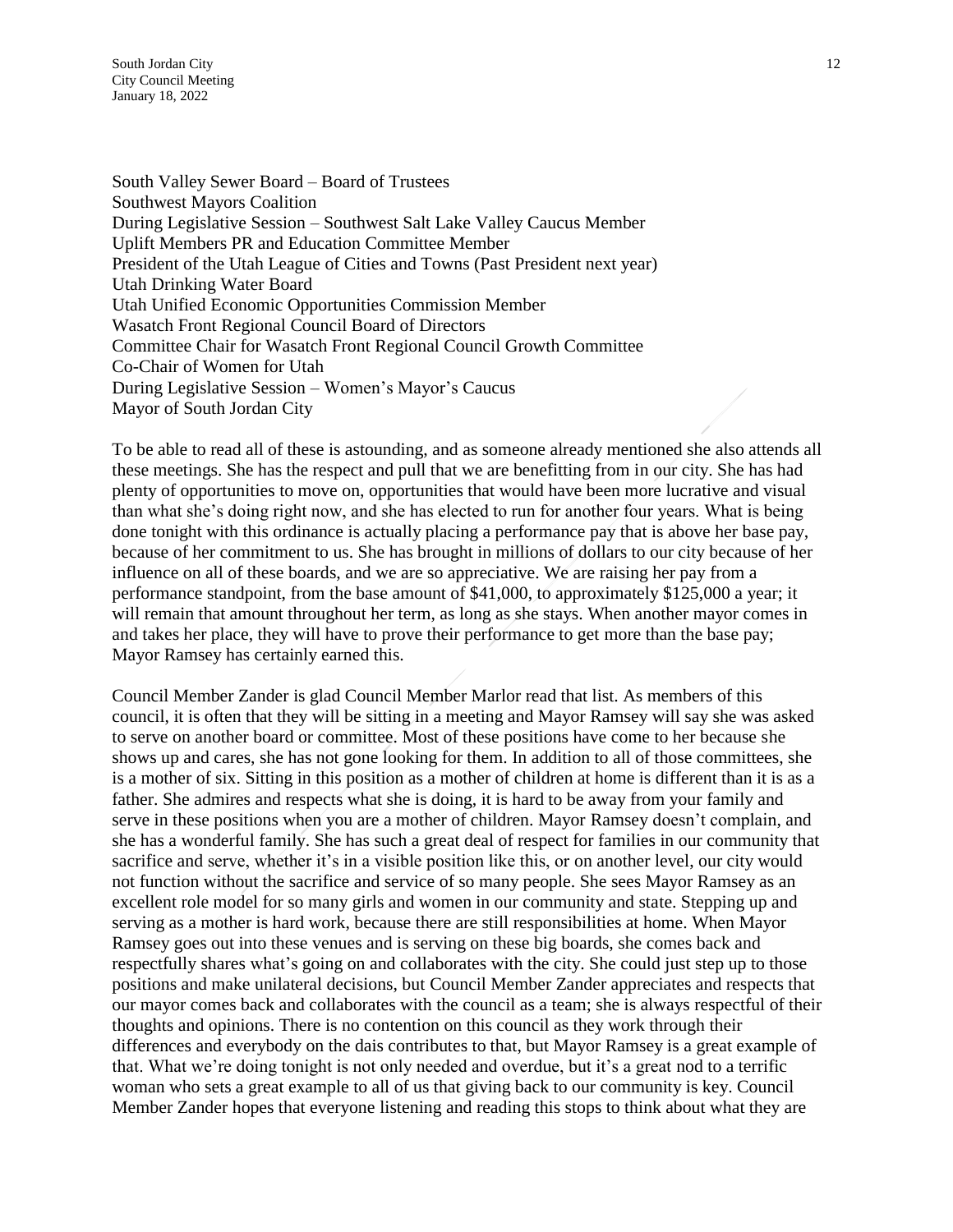doing to give back, that they find their spot in this community and think about how they contribute and make this place a better world, a better community, and a better city.

Council Member Shelton wanted to say that many years ago, when Mayor Ramsey first decided to run for mayor, he had considered running at the same time; he is so glad he didn't run against her. He sat down with Mr. Newton and the former mayor, Scott Osborn, and they laid out all the meetings the mayor should attend. It was that meeting that caused him to decide not to run for mayor, because he couldn't afford to spend that much time. The list of meetings they had for him was nowhere near the list Mayor Ramsey now has. He really appreciates the effort she makes, and he has long felt that we have been taking unfair advantage of her and her family from a compensation level; he is so glad she is finally willing to let them do this, this would have happened long ago if she had been willing to allow it.

Council Member McGuire said he feels privileged to be able to serve with Mayor Ramsey, if she had not run again he knows he wouldn't have run again either. She makes a difference in this city and how this council works together. We have seen how previous mayors and councils have worked, and she has set a new tone which he is extremely grateful for. Besides the residents who spoke tonight, over the years as he has answered people's basic question of "how is Mayor Ramsey, what does she do?" he always starts by telling people she is awesome, then he tells them about all the boards she is on. After that, he reminds them that she is considered a part-time mayor and every single person has always said she needs to be compensated more. He is grateful we are able to come forward with an ordinance tonight that allows her to receive the compensation she deserves.

Council Member Harris agrees with everything that has been said. She does a fabulous job, puts in a lot of hours, and everyone understands all that. As he has been thinking about this, he has been thinking why today, and why not previously. He knows she was worried about how people would feel about an increase, and he feels that no one should ever not be fairly compensated because they are worried about how someone is going to feel about it. He doesn't know of anyone in the city that is opposed to this, or who has any concerns with it. In fact, if anyone ever runs against her and brings this up, he will put his own article in the South Jordan Journal opposing them and he will back Mayor Ramsey. When he looks at where he works, his part-time people are paid hourly; if they start working more hours, then they have to compensate them for all the hours they are working. If we had Mayor Ramsey on an hourly basis, she would have been well above the \$125,000. In the future, we need to make sure that this never happens again to anyone in a parttime position. He proposed that we back pay Mayor Ramsey for the past four years, on top of her new wages, for all of her uncompensated time. She worked all these hours, and was paid so little that it doesn't feel right to him at all.

Council Member Marlor heard Mayor Ramsey say she was going to use her full-time efforts when she ran for mayor the first time, and she did not back down on that.

### **Council Member Marlor motioned to approve Ordinance 2022-07, setting forth compensation for Mayor Dawn R. Ramsey. Council Member Zander seconded.**

**Council Member Harris substituted a motion, approving Ordinance 2022-07 as stated and**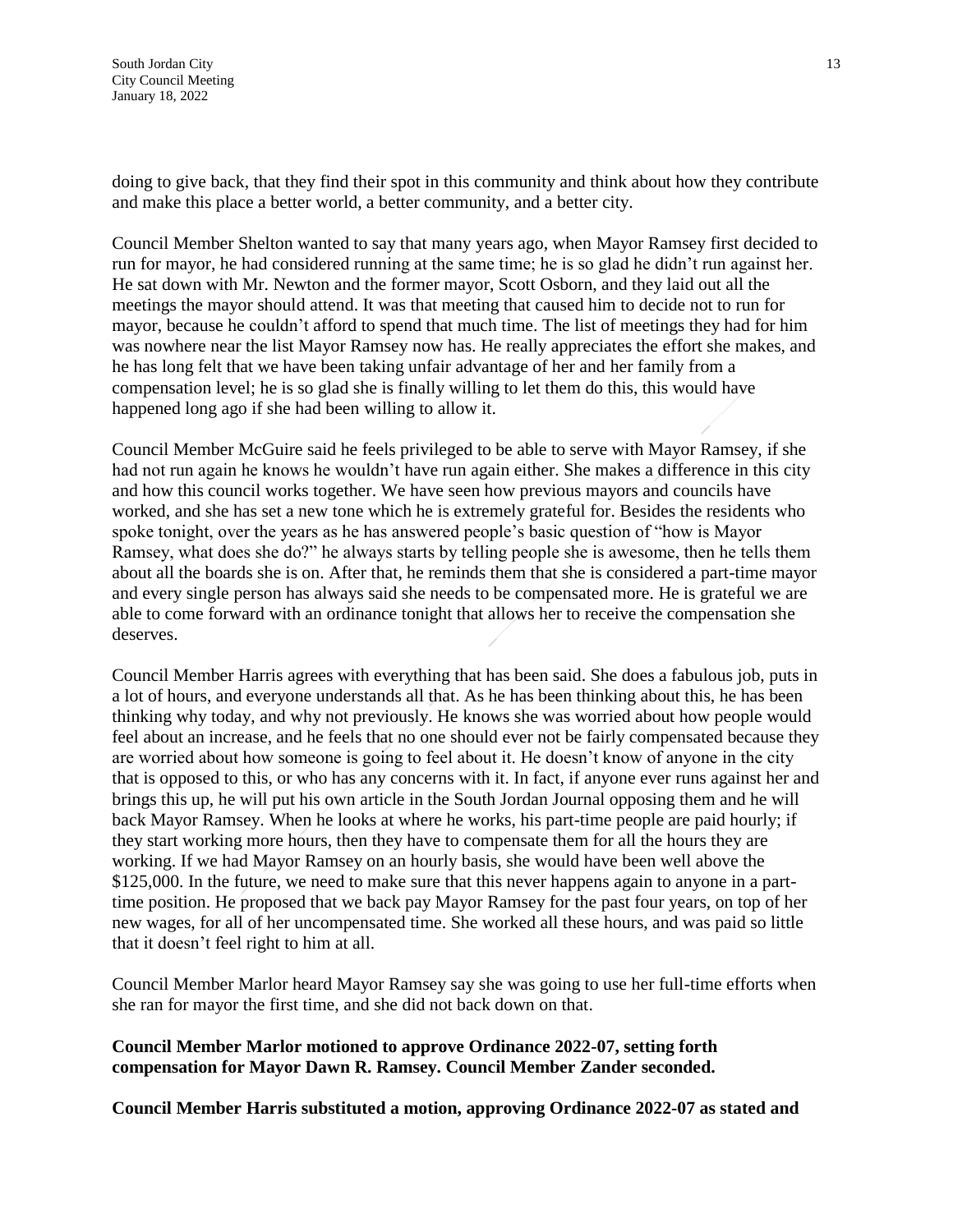# **added back paying the mayor for the wages that were not adequately compensated over the past four years. The substitute motion failed due to lack of second.**

# **Roll Call Vote 5-0, vote was unanimous in favor.**

Council Member Zander said we all know Mayor Ramsey isn't doing this for the money, and that this is well deserved. Her heart is in this, and that's what is so beautiful about it.

Mayor Ramsey thanked everyone, she appreciates the chance to work with everyone and represent the city. She hasn't sought out any of these positions, and she is humbled by the opportunities she has been given to represent the city and the difference it has made for us. She appreciates the service and time that the rest of the council puts in as well. She appreciates the professional staff for all they do. It is very much appreciated to have her efforts recognized in this way, because she didn't ask for this and in fact has been saying no for a long time. She thanked everyone who spoke and expressed their support, it means a great deal. She will continue to work hard with our council to bring opportunities, money and projects up the prioritization list into South Jordan City; they have been quite successful the past few years and it is a big group effort where everyone here has worked hard to make that happen. She appreciates the hats she gets to wear, they all come back to the city and she wouldn't say yes to any of them if it wasn't an opportunity to have the city at the table; we are really unique, and the only city in the state at a lot of these tables.

# **J. Staff Reports and Calendaring Items**

Mayor Ramsey mentioned Local Officials Day tomorrow at the Capitol, as well as a LPC meeting.

CFO Naidu will be sending out information to the members of the auditing committee, as they talked about previously, about an outside auditor hired to do internal controls. The members of the committee can respond to him, he will work with those outside auditors if that works.

**Council Member Harris motioned to recess the City Council meeting, take a short break, and move into an Executive Closed Session. Council Member Zander seconded the motion, vote unanimous in favor.**

# *RECESS CITY COUNCIL MEETING AND MOVE TO EXECUTIVE CLOSED SESSION*

# **K. Executive Closed Session**

**K.1.** Discussion of the purchase, exchange, or lease of real property.

# *ADJOURN EXECUTIVE CLOSED SESSION AND RETURN TO CITY COUNCIL MEETING*

**Council Member Zander motioned to adjourn the City Council meeting. Council Member Marlor seconded the motion; vote was unanimous in favor.**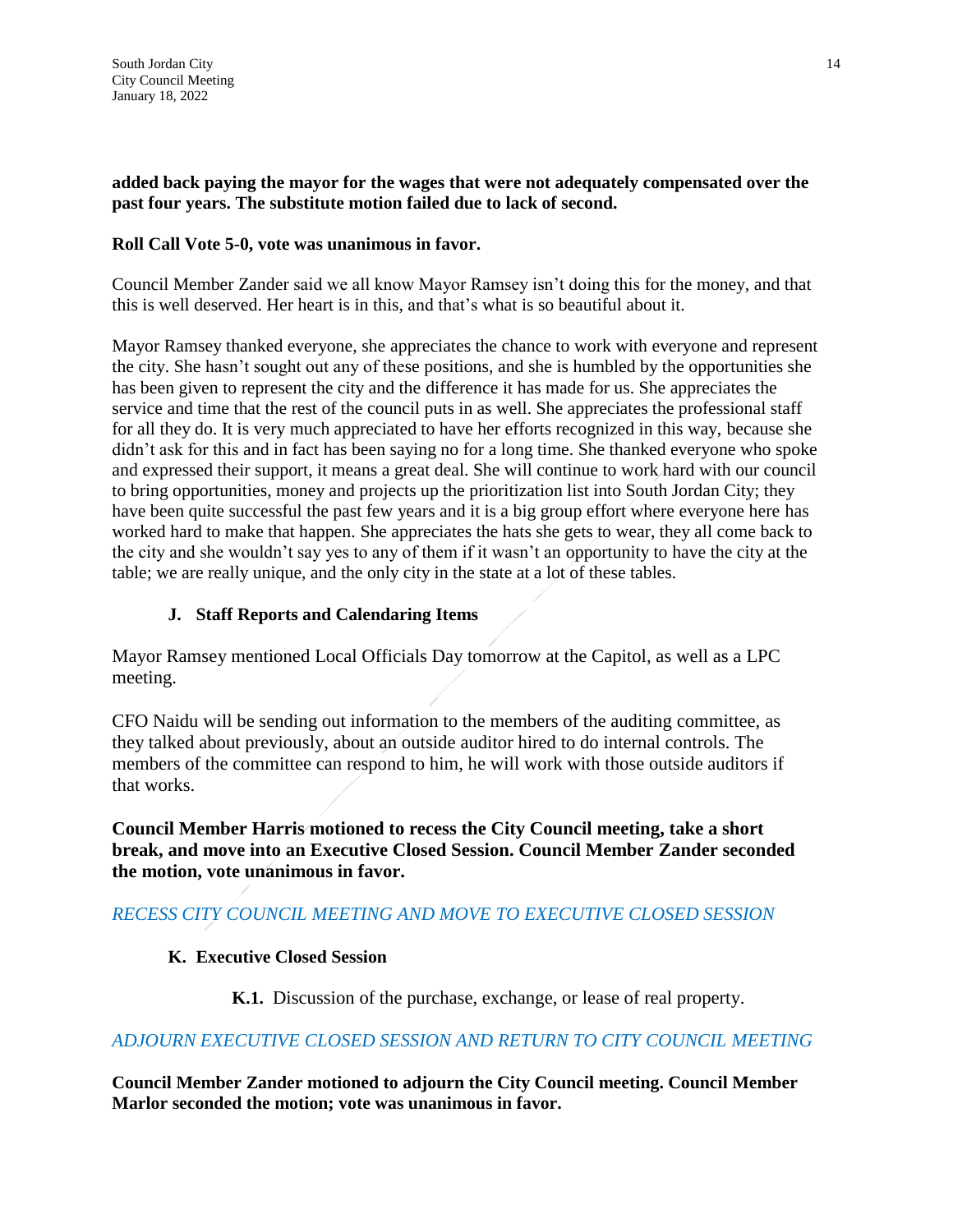### **ADJOURNMENT**

The January 18, 2022 City Council meeting adjourned at 10:03 p.m.

**This is a true and correct copy of the January 18, 2022 City Council Meeting Minutes, which were approved on February 1, 2022.**

Anna Crookston

**South Jordan City Recorder**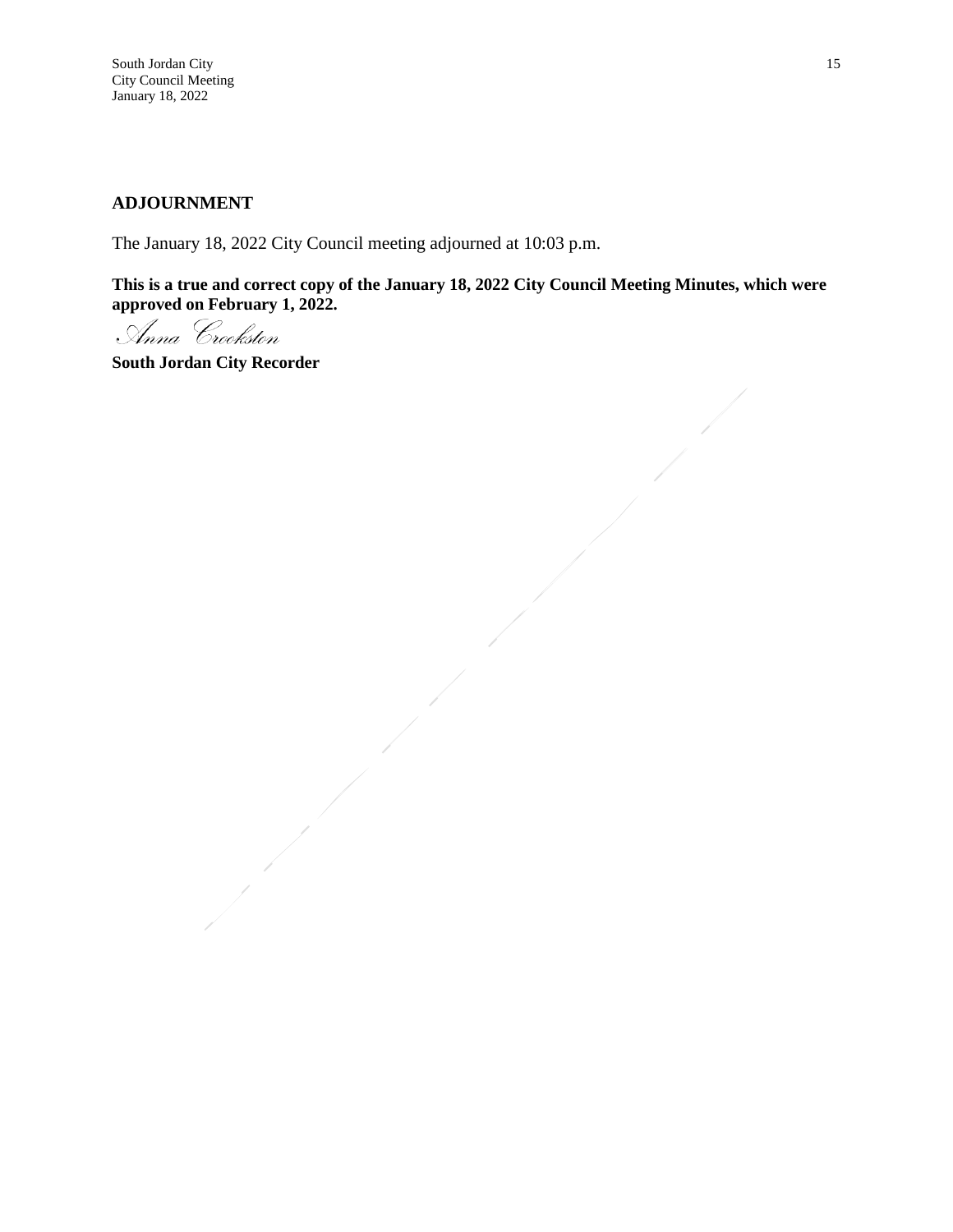Hi Sunil,

Here are the questions that came to mind as I reviewed the Amended Budget.

Questions about the 2021-2022 Mid-Year Amended Budget

1-Is the increase in compensation to police reflected in this amended budget or will it be reflected in the final amended budget?

**My projection is that due to the savings related to unfilled positions and lower insurance costs, current budget can absorb that costs for this year. As of now, I have that built into the FY2022-23 budget.**

2-Where is the compensation for the Mayor and City Council accounted for in the budget?

**It is part of the Executive budget.**

3-Page 1 notes revenue for Administration Fees and also Charges for Services. Can you help us understand what those revenues consist of?

#### **Administration Fees:**

**Fees the General Fund charges to Enterprise Funds (Water, Secondary Water, Storm Drain, RDA) for internal services provided, such as Attorney's office, City Manager's Office, Finance, HR, etc.**

**Charges for Services:**

**These are fees charged to provide specific services that are not covered by tax dollars. Some of the major ones are inter-facility ambulance services, inspection fees such as Engineering, Building, Planning, as well as cemetery related fees.**

4-Page 17 notes a budget item for a housing study. I don't recall discussing a housing study. Can you tell us about the study?

**Starting FY2020 budget was allocated toward anticipated legal costs associated with projects related to housing funds (Ivory). With Ivory project completed, there will always be some legal cost toward managing the project.**

5-Page 19 there are numerous changes to the CDBG Budget. Can you review those changes with us?

**Most of the amounts reflected are unspent monies carried over from last fiscal year. Small amount reflect adjustments to current year based on actual allocation from HUD.**

6-Page 39 of the budget reflects snow removal as Funded Capital Project. Seems like an odd place to account for Snow Removal. Can you help us understand the reasoning?

**Due to the restricted nature of Class C funds, I have been reporting it in the Capital Projects Fund. Any monies not spent for snow removal can/will be spent for qualified transportation related capital project. It's easier to account for when all restricted funds are reported together.**